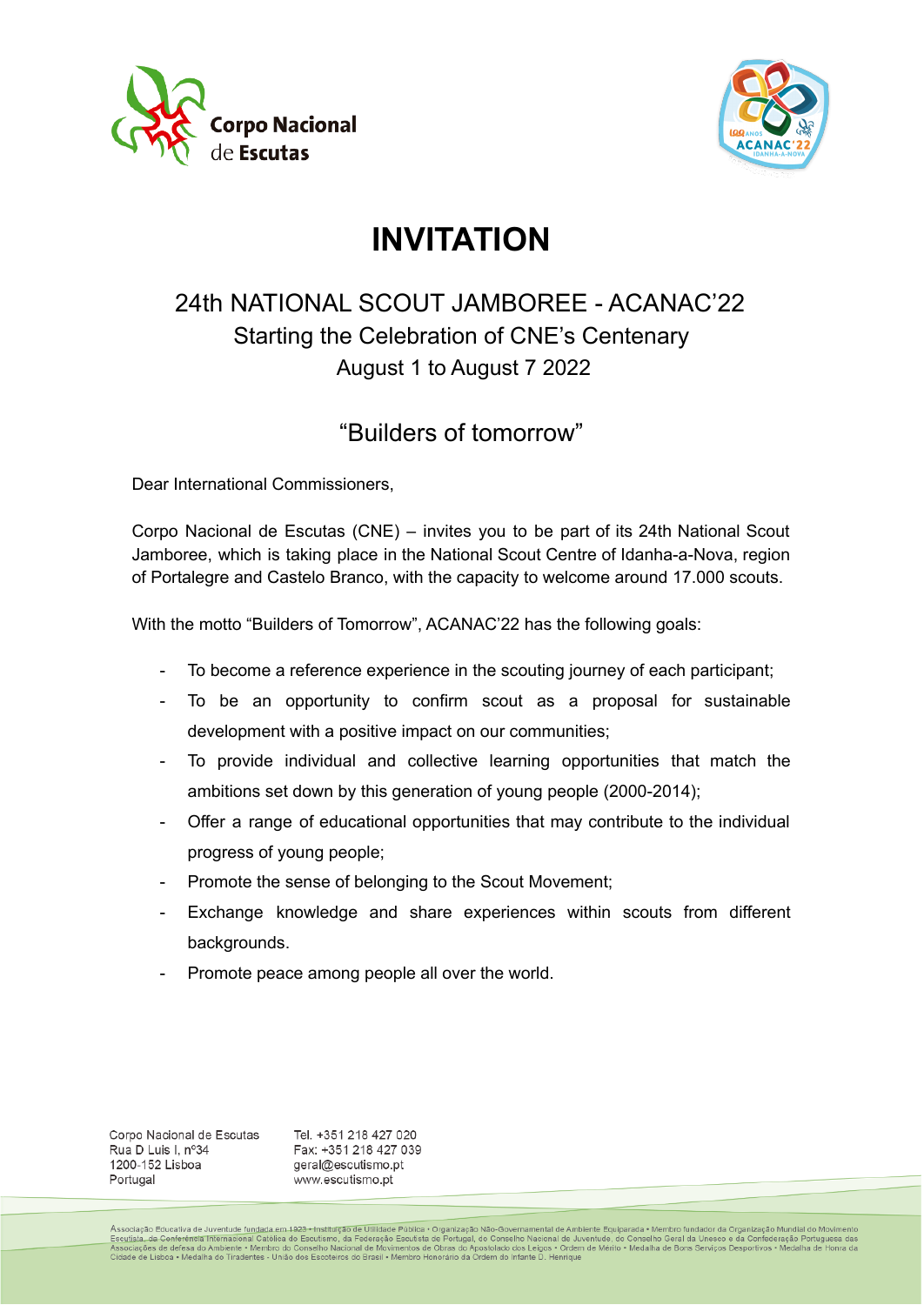



Scouts from foreign countries who want to participate in the 24th National Scout Jamboree should make their registration through [ACANAC](https://acanac.escutismo.pt/international/) website, between the 1st of february and the 31st of march of 2022 and will pay € 250.00 per participant.

Each contingent will be provided with support and a companion-translator, from the very moment of their arrival in the country. It will also be provided with transfers from the airports of Lisbon and Porto to the campsite, and for the return trip on 7th of August.

Scouts should be organized by national contingents in patrols and make their registration in the age section that closely matches the average age of the participants:

Scouts (10-14 years old) Venture Scouts (14-17 years old) Rovers (18-22 years old)

Scouts and leaders who wish to be volunteers in the ACANAC services must have, at the date of the event, the minimum age of 18 years old and must complete their registration until 30th of April, 2022.

#### **Additional information**

If you need any further information please contact CNE's International Office: [internacional@escutismo.pt](mailto:internacional@escutismo.pt) or [international@acanac.pt.](mailto:international@acanac.pt)

#### **Transportation costs & Participation fee**

The participation fee covers: participation in the event, accommodation, meals, and transfers from Lisbon or Porto to the main camp.

#### **Insurance**

CNE does not provide any insurance coverage for the participants during the event, or during travels.

All participants should be covered by insurance, confirmed by their NSA/NSO previously to the application.

Join us in our biggest national scout activity! Hope to see you in Portugal!

Corpo Nacional de Escutas Rua D Luis I. nº34 1200-152 Lisboa Portugal

Tel. +351 218 427 020 Fax: +351 218 427 039 geral@escutismo.pt www.escutismo.pt

Associação Educativa de Juventude fu<u>ndada em 192</u>3 + Instituição de Utilidade Pública • Organização Não-Governamental de Ambiente Equiparada • Membro fundador da Organização Mundial do Movimen<br>Escutista, da Conferência I